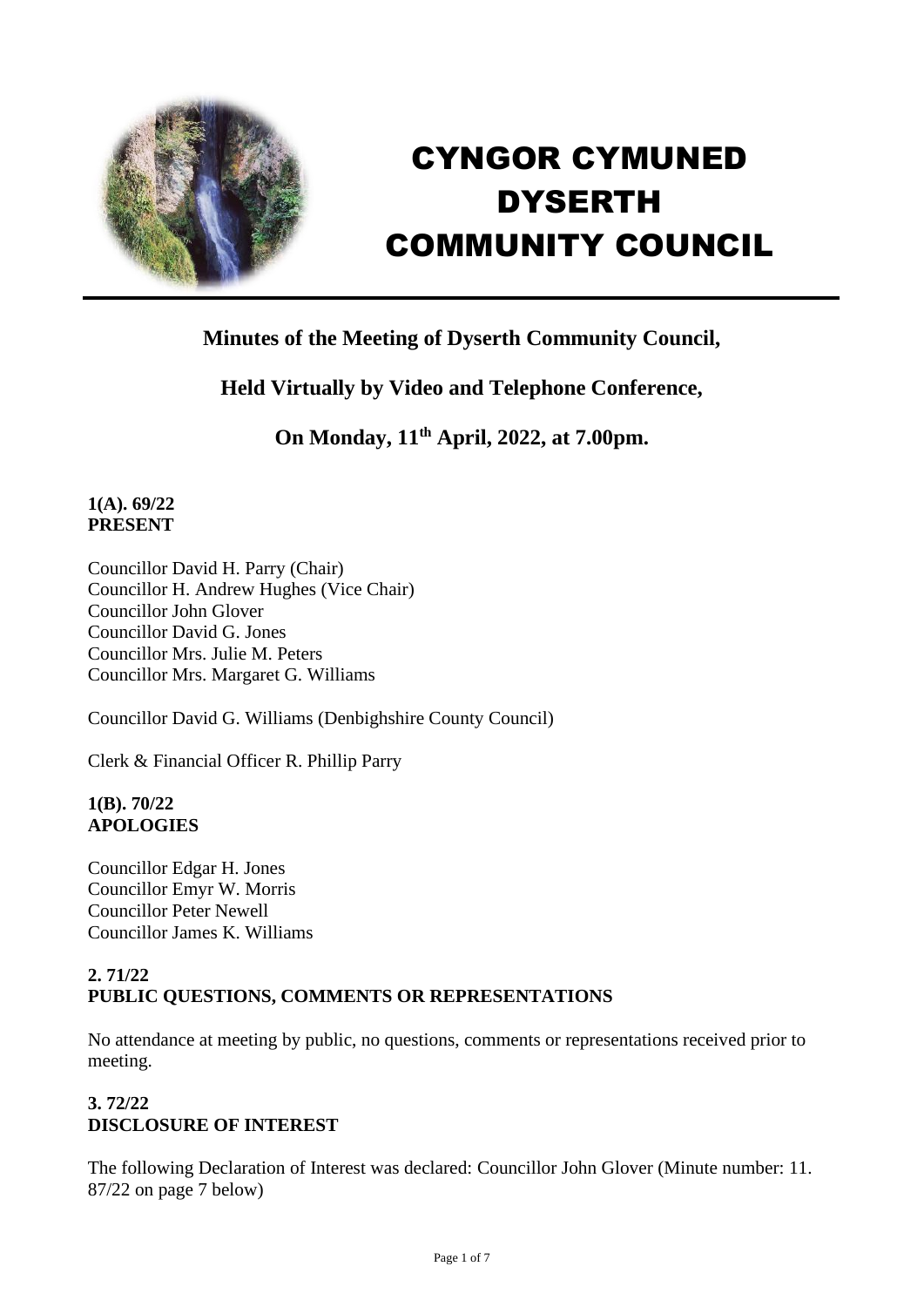# **4. 73/22 TO APPROVE THE MINUTES OF THE MEETING HELD ON THE 14TH MARCH, 2022**

The Minutes were proposed by Councillor Margaret Williams and seconded by Councillor Andrew Hughes as correct and formally agreed by the Members present.

# **5. 74/22 PROGRESS REPORT ON MATTERS RAISED AT PREVIOUS MEETINGS**

The Clerk referred to the following matters from previous Minutes:

**(1) Minute no: 5. 55/22 (4) (page 3)** – in relation to a joint project with Denbighshire County Council, to installing further handrails along footpaths. The Clerk advised, that despite further correspondence to the Footpath Officer, there had been no reply.

**Members agreed the following:** The Clerk to escalate the matter with a Senior County Council Officer.

**(2) Minute no: 5. 55/22 (5) (page 3)** – in relation to Aura Leisure seeking a quotation for the repair to the MUGA netting. The Clerk advised, that a quotation had been received from Aura Leisure on behalf of a specialist Company for the sum of £550.00 plus VAT.

**Members agreed the following:** Due to the difficulty with Aura Leisure sourcing a quotation for this type of repair, the one quotation was accepted and agreed.

- **(3) Minute no: 6. 56/22 (1) (page 4)** in relation to complaints of dog fouling in the area of Maes Esgob Estate and request for dog bin near to entrance of new housing estate at land off Meliden Road. The Clerk advised, that following contact with Denbighshire County Council, the following had been advised. An Enforcement Officer will visit the area. A PSPO will be discussed in a Team meeting in due course.
- **(4) Minute no: 7(C). 59/22 (page 6)** in relation to staining Council Planters. The Clerk advised that two quotations had been received, whereby a quotation for £220.00 had been accepted by the Chair and Vice Chair in-between meetings – as per above minute number, for the staining of 11 planters. Councillor David Parry advised, it now transpired that one planter had been missed during the count.

**Members agreed he following:** Conformed the quotation for £220.00 – with a further cost of £20.00 for the  $12<sup>th</sup>$  planter.

**(5) Minute no: 10. 64/22 (page 7)** – in relation to speed activated signage in Dyserth High Street. The Clerk read out to Members a reply from a Denbighshire County Council Road Safety Officer. The reply advised as to the criteria for the installation of this type of signage, and suggested a site meeting.

**Members agreed the following:** The Clerk to arrange a site meeting with the Denbighshire Road Safety Officer. Councillors' Andy Hughes, David Parry and Margaret Williams to attend.

**(6) Minute no: 11. 65/22 (page 7)** – in relation to a seasonal compound to store football goal posts. The Clerk advised that a site meeting had taken place; with Councillor David Parry providing a report to Members. Two quotations had been received to-date, whereby they were for slightly different versions. The two Companies had been asked to re-quote,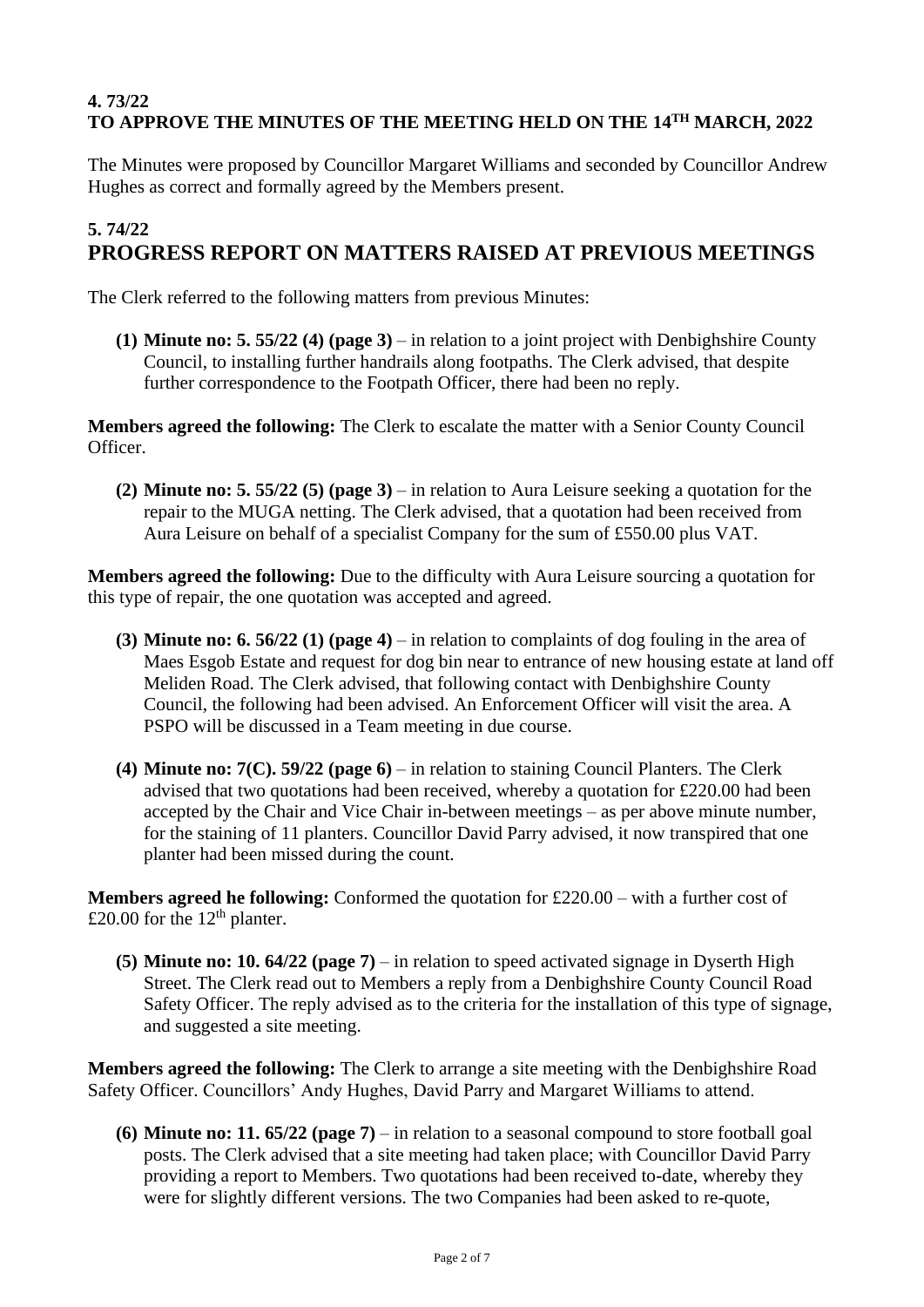together with a third company. The Quotations to be considered at the May Council meeting.

# **6. 75/22 COUNTY COUNCILLOR'S REPORT (CLLR DAVID G. WILLIAMS)**

County Councillor David Williams advised Members in relation to the following:

- **(1)** Site meeting held at Clwyd Avenue, Dyserth, in relation to growth of leylandii or similar conifers, which are affecting traffic visibility.
- **(2)** Blocked culvert on Dyserth High Street. Now cleared by Denbighshire Street Scene.
- **(3)** Councillor David Jones enquired in relation to the current position in relation to the Pump House, in Tal Y Garth. Councillor Williams advised, that he would make enquiries.
- **(4)** Parking concerns in Dyserth High Street. Whilst Councillor Williams had reported the concerns, there had not been a formal reply.

**Members agreed the following:** The Clerk to complete a Denbighshire County Council on-line complaint form which will generate a reference number. This can be referred to in the future should the request for Enforcement Officers to visit not materialise.

#### **7(A). 76/22 CORRESPONDENCE**

#### **The following correspondence had been received, that was required to be either advised to, or dealt with by the Members:**

**(a)** The Clerk advised, that the following criminal offences had been reported to the North Wales Police, that had occurred within the Dyserth Community Council area:

6 x Violence / 5 x Anti social behaviour / 2 x Drugs

**(b)** The Clerk advised in relation to the Let's Play Out children's sessions held by Denbighshire County Council in the play area field. The Clerk recollected Members to the agreed cost of the scheme at  $\text{\pounds}2,964.78 -$  at the budget setting process in January of this year. The County have advised, that the cost had increased to £3,121.56 – an extra £156.78. The Clerk further advised, that an extra session of the play scheme will be held during the Easter period, at no cost to this Council. The number of attendees have increased to between 32 and 48 at each session.

**Members agreed the following:** The extra cost of £156.78 – to the children's play scheme.

#### **The following correspondence was forwarded by e-mail to Members:**

- ❖ Denbighshire County Council: Bio-diversity information (forwarded to Councillor David Parry)
- ❖ Natural Resources Wales: Nature and Us (forwarded to Dyserth Environmental Group)
- ❖ Denbighshire County council: Update in relation to Denbighshire Local Development Plan  $2018 - 2023$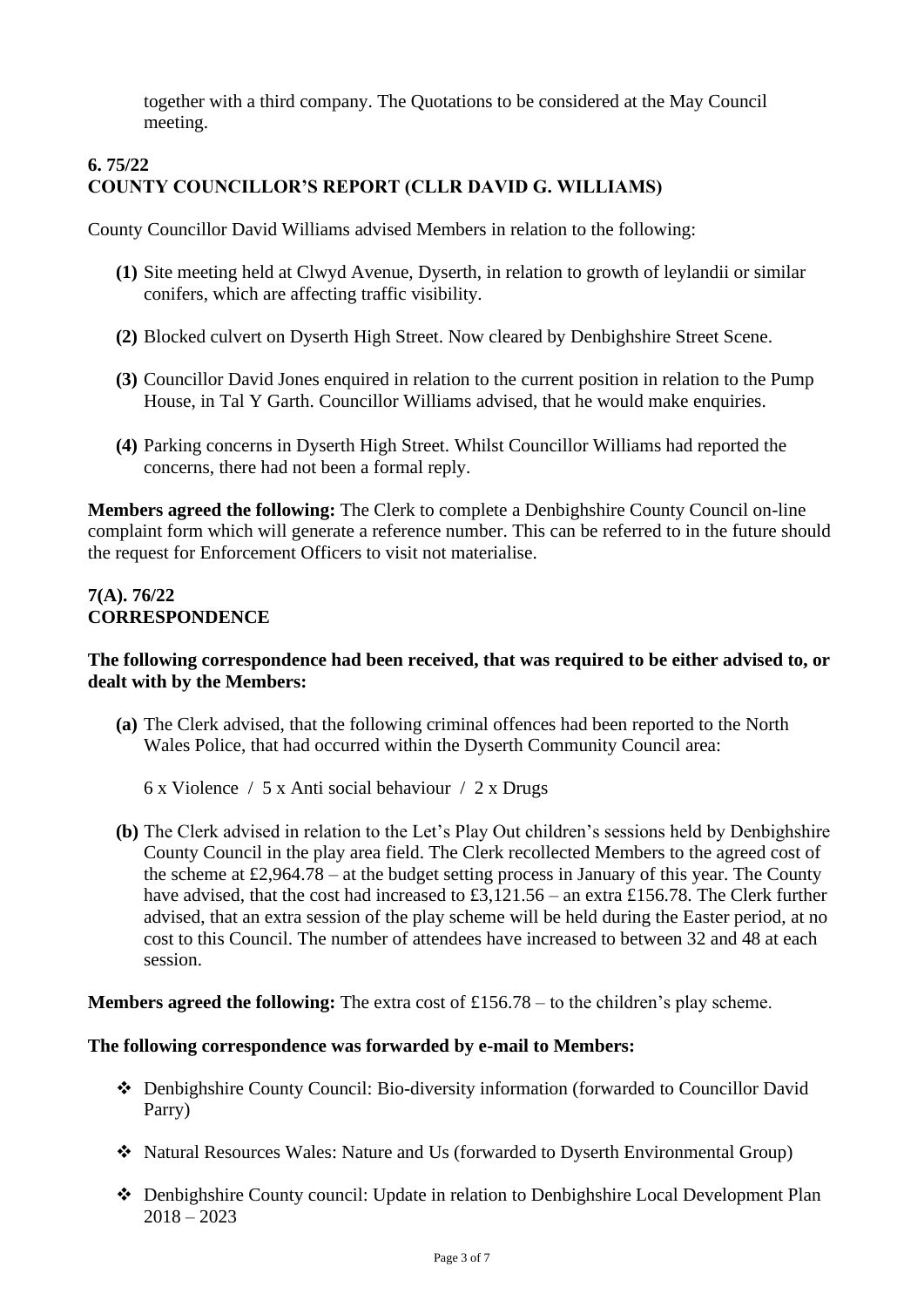❖ Denbighshire County Council: Road closure on B5119 – Old Dyserth Road on Monday 21st March between 9.00am and 3.00pm.

# **7(B). 77/22 CLERK'S REPORT**

**(a)** The Clerk recollected Members to reported concerns with a concrete post sited between the Pavilion building and the Bowling Green, whereby it had been agreed that a quotation be sought for repair. A quotation for £270.00 had been received and agreed by the Chair and Vice Chair of Council.

#### **Members agreed the following:** Confirmed the above referred to quotation

- **(b)** The Clerk brought to the attention of members the annual financial report from the Dyserth Waterfall Committee, whereby Councillor Margaret Williams provided further information.
- **(c)** Following the planting of a number of trees by the Dyserth Environmental Group on behalf of the Community Council, in the area of the Council's land known as the Burial Field; Councillor David Parry advised, that he was pleased so many local residents, including children had attended to assist with the planting – which numbered 470 trees.
- **(d)** The Clerk recollected Members to the dog fouling concerns in the area of the new housing development and Maes Esgob Estate, Councillor Emyr Morris had visited and advised the residents to report instances to Denbighshire Customer Services, either on line or by telephone.
- **(e)** Loose step reported by Councillor David Parry in the area of the Dyserth Waterfall Circular walk at the rear of Waterfall Mountain (photograph provided). Denbighshire Rights of Way confirmed, they will ensure the board is secured.
- **(f)** Members viewed virtually a photograph of the repairs to the boardwalk between Pandy Lane and Carreg Heilin Field.

#### **7(C). 78/22 TO RECEIVE AND APPROVE THE END OF YEAR ACCOUNTS FOR 2021 / 2022**

The Clerk, as Financial Officer, had provided Members by e-mail prior to the meeting, with copies of the end of year Statement of Financial Accounts - for the year ending 2021 / 2022. The Clerk advised Members further, in relation to the budget analysis, together with the end of year balances.

**Members agreed the following:** Approved the end of year accounts for the financial year 2021 / 2022. As the Council meeting was held by video conference, the Clerk to obtain the signature of the Chair of Council on the Statement of Accounts in due course.

# **7(D). 79/22 TO CONSIDER: NAME OF PROJECT (LAND BETWEEN PAVILION AND PLAY AREA)**

Councillor David Parry addressed Members in relation to the above project, and seeked a formal name for the proposed garden and seating area.

**Members agreed the following:** The project to be named: 'Queen's Platinum Jubilee Garden'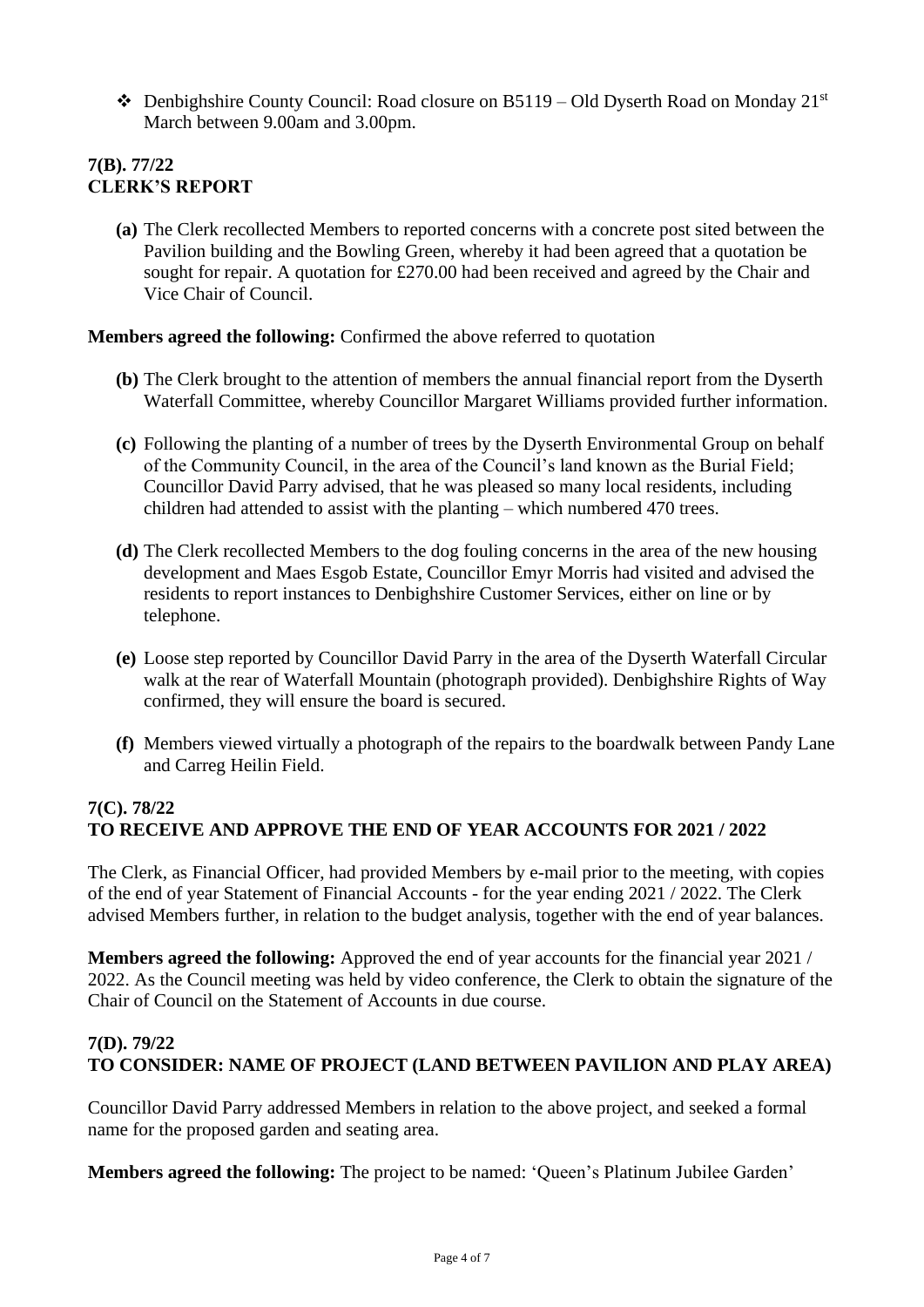# **7(E). 80/22 TO CONSIDER: QUOTATIONS (FOR ABOVE PROJECT)**

The Clerk recollected Members to the agreed plans for the now named 'Queen's Platinum Jubilee Garden' project, and in particular, to discuss quotations. Councillor David Parry advised, that following further site meeting with the garden designer, the hedge area had been amended to allow direct access to the children's play area. Councillor Parry further advised, that the designer was receiving difficulty in obtaining quotations; whereby the Clerk had received two to date. Councillor Parry seeked the thoughts of Members in relation to the purchase of plants for the area.

**Members agreed the following: (1)** Agreed with the amendment to the plans **(2)** Considering the cost of the two quotations received, a third quotation was required **(3)** The garden designer to source the plants with this Council agreeing the final species and cost.

# **7(F). 81/22 TO CONSIDER: MEMORIAL BENCH (WITHIN ABOVE AREA)**

The Clerk advised that the Council had received a verbal request for agreement to a memorial bench seat to be placed in the Dyserth area. The Clerk recollected Members in relation to the directive from Denbighshire County Council planning, which stated; that requests for roadside bench seating will require permission with a fee payable.

Councillor David Parry advised, that possibly the bench seat could be one of the proposed four in the area of the Queen's Platinum Jubilee Garden, whereby a plaque could be placed on the bench.

**Members agreed the following:** Councillor David Parry to discuss with the bereaved family the suggestion that the seat be placed in the Garden area.

# **7(G). 82/22 TO CONSIDER: QUOTATION (DYSERTH KILNS)**

The Clerk advised that a site meeting had been held with Councillor David Parry, a member of the Dyserth Environmental Group, together with Mr. Bill Smuts, at Dyserth Kilns. Mr. Smuts was the designer of the original interpretation boards in the area, leaflets and Village information booklet that were produced a number of years ago with the Environmental Group. Councillor David Parry advised Members further in relation to the site meeting and discussion.

Members viewed virtually a quotation received from Bill Smuts, including drawings, with two options A and B.

**Members agreed the following:** Option B - with Core 10 weathering steel prints, together with project management fee, design of new panel and translation, 1,000 A4 leaflet design and printing, at a cost of £3,700.00 plus installation at £200.00. Total £3,900.00 (VAT where appropriate)

# **8. 83/22 REPRESENTATIVES REPORTS (COMMITTEES, LIAISON & MEETINGS ATTENDED)**

There were no reports specific to the Local Committees and Outside Bodies schedule, or Council Members who had attended meetings on behalf of the Council.

**9(A). 84/22 PLANNING**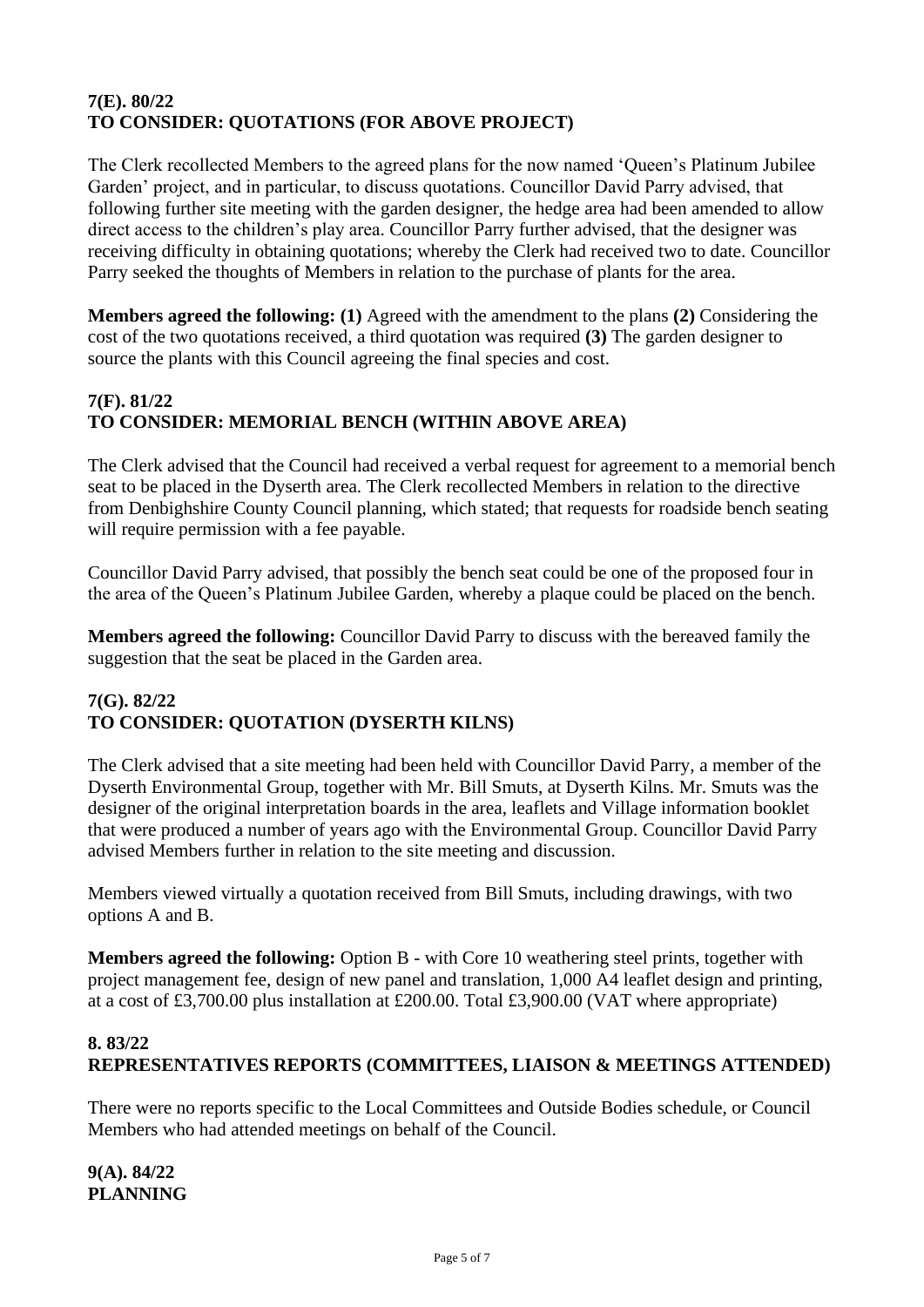No planning applications received from Denbighshire County Council

# **9(B). 85/22 PLANNING DECISIONS**

No planning decisions received from Denbighshire County Council

#### **10. 86/22 APPROVAL OF ACCOUNTS FOR PAYMENT**

| <b>Cheque</b><br><b>Number</b> | Payee<br><u>Payments made – to be confirmed:</u>                                                                                          | <b>Net</b><br>£ | Vat<br>£ | <b>Total</b><br>£ |
|--------------------------------|-------------------------------------------------------------------------------------------------------------------------------------------|-----------------|----------|-------------------|
|                                | <b>BACS:</b> Katy Bincham (Bus shelter theme painting)<br>Payment made: 18/03/2022                                                        | 100.00          |          | 100.00            |
|                                | <b>BACS:</b> Roger Burke WPC (Design, Drawings &<br>Meetings Re: Garden area adjacent to Pavilion<br>Building) Payment made: 18/03/2022   | 400.00          |          | 400.00            |
|                                | <b>BACS:</b> Aura Leisure (Quarterly inspect & Moss<br>spraying – as agreed previously by Council) Payment<br>dated 21/03/2022            | 225.38          | 45.08    | 270.46            |
|                                | <b>BACS:</b> Dave Ruane – Utility (Remainer of invoices for<br>Work Orders at Council land – Burial field) Payment<br>dated 29/03/2022    | 1,390.00        |          | 1,390.00          |
|                                | (Above invoices were authorised for payment by the<br><b>Chair and Vice Chair of Council – as bank</b><br>signatories)                    |                 |          |                   |
|                                | <b>Standing Order: R. P. Parry - Clerk to Council</b><br>(Monthly salary & home working allowance for March)<br>Payments dated 01/04/2022 |                 |          |                   |
|                                | Payments for consideration at meeting to be paid by<br><b>BACS:</b>                                                                       |                 |          |                   |
|                                | Glascoed Timber (Dog bin contract – October 2021 to<br>March 2022                                                                         | 1,414.40        | 282.88   | 1,697.28          |
|                                | Louise Walsh (Environmental Services & Inspections)<br>of Play Area for March                                                             | 40.00           |          | 40.00             |
|                                | Dyserth Concrete (Repair to concrete post in area<br>between Pavilion building and Bowling Club green)                                    | 270.00          |          | 270.00            |

# **11. 87/22 APPLICATIONS FOR FINANCIAL SUPPORT**